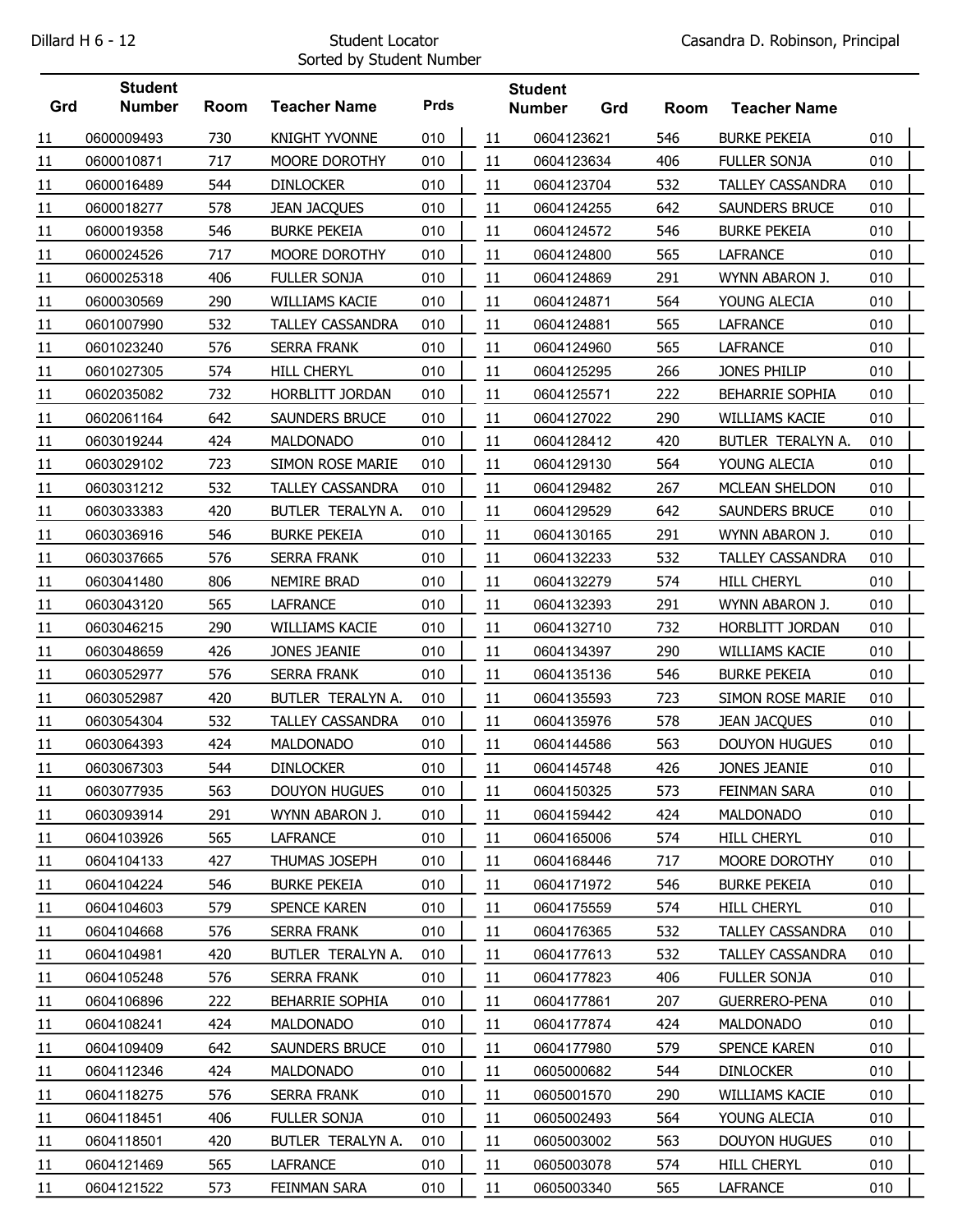| 11 | 0605004211               | 565        | <b>LAFRANCE</b>                          | 010        | 11       | 0605025102 | 426        | JONES JEANIE                        | 010        |
|----|--------------------------|------------|------------------------------------------|------------|----------|------------|------------|-------------------------------------|------------|
| 11 | 0605004480               | 574        | <b>HILL CHERYL</b>                       | 010        | 11       | 0605025655 | 565        | <b>LAFRANCE</b>                     | 010        |
| 11 | 0605004530               | 291        | WYNN ABARON J.                           | 010        | 11       | 0605025733 | 420        | BUTLER TERALYN A.                   | 010        |
| 11 | 0605006634               | 291        | WYNN ABARON J.                           | 010        | 11       | 0605025775 | 573        | FEINMAN SARA                        | 010        |
| 11 | 0605006796               | 563        | <b>DOUYON HUGUES</b>                     | 010        | 11       | 0605026632 | 806        | NEMIRE BRAD                         | 010        |
| 11 | 0605006976               | 544        | <b>DINLOCKER</b>                         | 010        | 11       | 0605027140 | 717        | MOORE DOROTHY                       | 010        |
| 11 | 0605007272               | 565        | <b>LAFRANCE</b>                          | 010        | 11       | 0605027296 | 291        | WYNN ABARON J.                      | 010        |
| 11 | 0605007778               | 576        | <b>SERRA FRANK</b>                       | 010        | 11       | 0605027302 | 717        | MOORE DOROTHY                       | 010        |
| 11 | 0605009470               | 406        | FULLER SONJA                             | 010        | 11       | 0605027357 | 406        | FULLER SONJA                        | 010        |
| 11 | 0605009532               | 565        | <b>LAFRANCE</b>                          | 010        | 11       | 0605027364 | 544        | <b>DINLOCKER</b>                    | 010        |
| 11 | 0605010344               | 291        | WYNN ABARON J.                           | 010        | 11       | 0605027369 | 717        | MOORE DOROTHY                       | 010        |
| 11 | 0605010538               | 290        | <b>WILLIAMS KACIE</b>                    | 010        | 11       | 0605027370 | 269        | JOSEPH CELESTIN                     | 010        |
| 11 | 0605010679               | 266        | JONES PHILIP                             | 010        | 11       | 0605027386 | 544        | <b>DINLOCKER</b>                    | 010        |
| 11 | 0605011984               | 406        | <b>FULLER SONJA</b>                      | 010        | 11       | 0605028138 | 578        | <b>JEAN JACQUES</b>                 | 010        |
| 11 | 0605012157               | 565        | LAFRANCE                                 | 010        | 11       | 0605028657 | 574        | <b>HILL CHERYL</b>                  | 010        |
| 11 | 0605012480               | 406        | <b>FULLER SONJA</b>                      | 010        | 11       | 0605029160 | 544        | <b>DINLOCKER</b>                    | 010        |
| 11 | 0605013722               | 546        | <b>BURKE PEKEIA</b>                      | 010        | 11       | 0605029652 | 546        | <b>BURKE PEKEIA</b>                 | 010        |
| 11 | 0605014404               | 222        | BEHARRIE SOPHIA                          | 010        | 11       | 0605029847 | 424        | <b>MALDONADO</b>                    | 010        |
| 11 | 0605014622               | 234        | FERNANDEZ JUAN                           | 010        | 11       | 0605029897 | 532        | TALLEY CASSANDRA                    | 010        |
| 11 | 0605014817               | 179A       | <b>MAPP RORY</b>                         | 010        | 11       | 0605030147 | 176        | <b>SZOKE STEVE</b>                  | 010        |
| 11 | 0605014861               | 563        | <b>DOUYON HUGUES</b>                     | 010        | 11       | 0605030151 | 546        | <b>BURKE PEKEIA</b>                 | 010        |
| 11 | 0605014908               | 546        | <b>BURKE PEKEIA</b>                      | 010        | 11       | 0605030212 | 573        | FEINMAN SARA                        | 010        |
| 11 | 0605014959               | 574        | <b>HILL CHERYL</b>                       | 010        | 11       | 0605030226 | 564        | YOUNG ALECIA                        | 010        |
| 11 | 0605015006               | 234        | FERNANDEZ JUAN                           | 010        | 11       | 0605030293 | 642        | SAUNDERS BRUCE                      | 010        |
| 11 | 0605016584               | 406        | FULLER SONJA                             | 010        | 11       | 0605030643 | 532        | TALLEY CASSANDRA                    | 010        |
| 11 | 0605016595               | 116B       | PATTERSON-                               | 010        | 11       | 0605032533 | 574        | <b>HILL CHERYL</b>                  | 010        |
| 11 | 0605016636               | 573        | FEINMAN SARA                             | 010        | 11       | 0605033008 | 2211       | MITCHELL EDDIE                      | 010        |
| 11 | 0605016786               | 291        | WYNN ABARON J.                           | 010        | 11       | 0605033008 | 730        | <b>KNIGHT YVONNE</b>                | 010        |
| 11 | 0605017293               | 575        | THEISS CYNTHIA                           | 010        | 11       | 0605035449 | 565        | <b>LAFRANCE</b>                     | 010        |
| 11 | 0605018052               | 576        | <b>SERRA FRANK</b>                       | 010        | 11       | 0605035891 | 578        | <b>JEAN JACQUES</b>                 | 010        |
| 11 | 0605018088               | 544        | <b>DINLOCKER</b>                         | 010        | 11       | 0605036576 | 717        | MOORE DOROTHY                       | 010        |
| 11 | 0605018207               | 574        | <b>HILL CHERYL</b>                       | 010        | 11       | 0605037179 | 563        | <b>DOUYON HUGUES</b>                | 010        |
| 11 | 0605018402               | 291        | WYNN ABARON J.                           | 010        | 11       | 0605039589 | 406        | FULLER SONJA                        | 010        |
| 11 | 0605018433               | 563        | <b>DOUYON HUGUES</b>                     | 010        | 11       | 0605039863 | 576        | <b>SERRA FRANK</b>                  | 010        |
| 11 | 0605018506               | 573        | FEINMAN SARA                             | 010        | 11       | 0605046636 | 544        | <b>DINLOCKER</b>                    | 010        |
| 11 | 0605018516               | 532        | <b>TALLEY CASSANDRA</b>                  | 010        | 11       | 0605048005 | 565        | <b>LAFRANCE</b>                     | 010        |
| 11 | 0605019118               | 546        | <b>BURKE PEKEIA</b>                      | 010        | 11       | 0605048044 | 291        | WYNN ABARON J.                      | 010        |
| 11 | 0605020532               | 406        | <b>FULLER SONJA</b>                      | 010        | 11       | 0605054005 | 574        | <b>HILL CHERYL</b>                  | 010        |
| 11 | 0605021062               | 818        | <b>JENKINS STACEY</b>                    | 010        | 11       | 0605054292 | 366        | <b>BARNSWELL LARRY</b>              | 010        |
| 11 | 0605022719               | 546        | <b>BURKE PEKEIA</b>                      | 010        | 11       | 0605054473 | 544        | <b>DINLOCKER</b>                    | 010        |
| 11 | 0605022861               | 420        | BUTLER TERALYN A.                        | 010        | 11       | 0605065659 | 730        | <b>KNIGHT YVONNE</b>                | 010        |
| 11 | 0605023015               | 732        | HORBLITT JORDAN                          | 010        | 11       | 0605075247 | 546        | <b>BURKE PEKEIA</b>                 | 010        |
| 11 | 0605023050               | 576        | <b>SERRA FRANK</b>                       | 010        | 11       | 0605076328 | 544        | <b>DINLOCKER</b>                    | 010        |
|    | 0605023055               | 574        | <b>HILL CHERYL</b>                       | 010        | 11       | 0605082265 | 544        | <b>DINLOCKER</b>                    | 010        |
| 11 |                          | 574        | <b>HILL CHERYL</b>                       | 010        | 11       |            | 426        |                                     | 010        |
| 11 | 0605023942               |            |                                          |            |          | 0605084149 |            | JONES JEANIE                        |            |
| 11 | 0605023947               | 426<br>717 | JONES JEANIE                             | 010        | 11       | 0605084209 | 674<br>424 | <b>BILLINGS BASIL</b>               | 010<br>010 |
| 11 | 0605024223               | 806        | MOORE DOROTHY<br>NEMIRE BRAD             | 010<br>010 | 11       | 0605098329 | 222        | MALDONADO<br>BEHARRIE SOPHIA        | 010        |
| 11 | 0605024303               | 576        |                                          | 010        | 11       | 0605098510 | 544        |                                     | 010        |
| 11 | 0605024523<br>0605024991 | 574        | <b>SERRA FRANK</b><br><b>HILL CHERYL</b> | 010        | 11<br>11 | 0605098533 | 565        | <b>DINLOCKER</b><br><b>LAFRANCE</b> | 010        |
| 11 |                          |            |                                          |            |          | 0605100512 |            |                                     |            |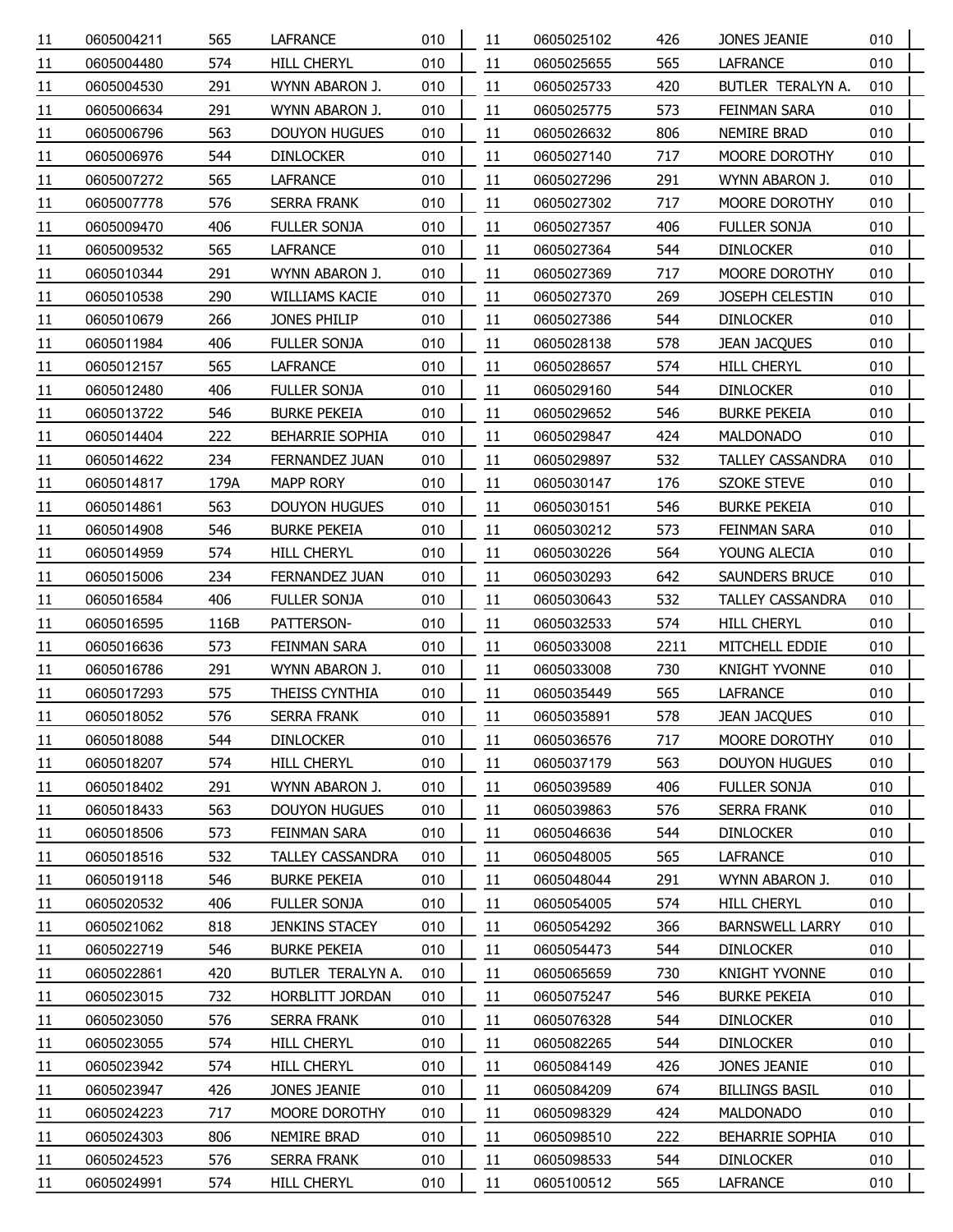| 11              | 0605100839 | 544 | <b>DINLOCKER</b>        | 010 | 11 | 0606017281 | 574 | <b>HILL CHERYL</b>      | 010 |  |
|-----------------|------------|-----|-------------------------|-----|----|------------|-----|-------------------------|-----|--|
| 11              | 0605101590 | 287 | TBA THEATRE             | 010 | 11 | 0606017352 | 420 | BUTLER TERALYN A.       | 010 |  |
| 11              | 0605102362 | 565 | LAFRANCE                | 010 | 11 | 0606017505 | 426 | JONES JEANIE            | 010 |  |
| 11              | 0605102490 | 233 | <b>DORSEY</b>           | 010 | 11 | 0606017655 | 574 | <b>HILL CHERYL</b>      | 010 |  |
| 11              | 0605103042 | 266 | JONES PHILIP            | 010 | 11 | 0606017829 | 544 | <b>DINLOCKER</b>        | 010 |  |
| 11              | 0605105350 | 222 | BEHARRIE SOPHIA         | 010 | 11 | 0606018238 | 717 | MOORE DOROTHY           | 010 |  |
| 11              | 0605105438 | 544 | <b>DINLOCKER</b>        | 010 | 11 | 0606018436 | 565 | <b>LAFRANCE</b>         | 010 |  |
| 11              | 0605105888 | 565 | <b>LAFRANCE</b>         | 010 | 11 | 0606019254 | 234 | FERNANDEZ JUAN          | 010 |  |
| 11              | 0605107242 | 291 | WYNN ABARON J.          | 010 | 11 | 0606019305 | 233 | <b>DORSEY</b>           | 010 |  |
| 11              | 0605107559 | 563 | <b>DOUYON HUGUES</b>    | 010 | 11 | 0606019407 | 234 | FERNANDEZ JUAN          | 010 |  |
| 11              | 0605107968 | 406 | FULLER SONJA            | 010 | 11 | 0606021274 | 222 | <b>BEHARRIE SOPHIA</b>  | 010 |  |
| 11              | 0605108605 | 573 | FEINMAN SARA            | 010 | 11 | 0606021357 | 573 | FEINMAN SARA            | 010 |  |
| 11              | 0605109647 | 420 | BUTLER TERALYN A.       | 010 | 11 | 0606021526 | 291 | WYNN ABARON J.          | 010 |  |
| 11              | 0605110747 | 424 | <b>MALDONADO</b>        | 010 | 11 | 0606023193 | 573 | FEINMAN SARA            | 010 |  |
| 11              | 0605113647 | 574 | <b>HILL CHERYL</b>      | 010 | 11 | 0606023650 | 532 | <b>TALLEY CASSANDRA</b> | 010 |  |
| 11              | 0605114154 | 532 | <b>TALLEY CASSANDRA</b> | 010 | 11 | 0606023739 | 730 | <b>KNIGHT YVONNE</b>    | 010 |  |
| 11              | 0605115430 | 546 | <b>BURKE PEKEIA</b>     | 010 | 11 | 0606026817 | 544 | <b>DINLOCKER</b>        | 010 |  |
| 11              | 0605116947 | 544 | <b>DINLOCKER</b>        | 010 | 11 | 0606028000 | 406 | <b>FULLER SONJA</b>     | 010 |  |
| 11              | 0605120916 | 424 | MALDONADO               | 010 | 11 | 0606029828 | 544 | <b>DINLOCKER</b>        | 010 |  |
| 11              | 0605121085 | 731 | <b>FAUSTIN GIANNA</b>   | 010 | 11 | 0606030092 | 544 | <b>DINLOCKER</b>        | 010 |  |
| 11              | 0605122239 | 420 | BUTLER TERALYN A.       | 010 | 11 | 0606030305 | 544 | <b>DINLOCKER</b>        | 010 |  |
| 11              | 0605122261 | 818 | <b>JENKINS STACEY</b>   | 010 | 11 | 0606030465 | 366 | <b>BARNSWELL LARRY</b>  | 010 |  |
| 11              | 0605122372 | 291 | WYNN ABARON J.          | 010 | 11 | 0606030557 | 546 | <b>BURKE PEKEIA</b>     | 010 |  |
| 11              | 0605122613 | 576 | <b>SERRA FRANK</b>      | 010 | 11 | 0606031124 | 661 | <b>MAUER JAMES</b>      | 010 |  |
| 11              | 0605122652 | 732 | HORBLITT JORDAN         | 010 | 11 | 0606031155 | 806 | <b>NEMIRE BRAD</b>      | 010 |  |
| 11              | 0605122661 | 544 | <b>DINLOCKER</b>        | 010 | 11 | 0606031754 | 290 | WILLIAMS KACIE          | 010 |  |
| 11              | 0605122781 | 532 | <b>TALLEY CASSANDRA</b> | 010 | 11 | 0606032444 | 420 | BUTLER TERALYN A.       | 010 |  |
| 11              | 0605122787 | 546 | <b>BURKE PEKEIA</b>     | 010 | 11 | 0606033579 | 576 | <b>SERRA FRANK</b>      | 010 |  |
| 11              | 0605126394 | 222 | <b>BEHARRIE SOPHIA</b>  | 010 | 11 | 0606034808 | 233 | <b>DORSEY</b>           | 010 |  |
| 11              | 0605127957 | 717 | MOORE DOROTHY           | 010 | 11 | 0606036202 | 577 | <b>ASTAPHAN ELEANOR</b> | 010 |  |
| $\overline{11}$ | 0605129702 | 222 | BEHARRIE SOPHIA         | 010 | 11 | 0606036331 | 291 | WYNN ABARON J.          | 010 |  |
| 11              | 0605130849 | 661 | <b>MAUER JAMES</b>      | 010 | 11 | 0606036473 | 366 | <b>BARNSWELL LARRY</b>  | 010 |  |
| 11              | 0605131580 | 573 | FEINMAN SARA            | 010 | 11 | 0606036615 | 578 | <b>JEAN JACQUES</b>     | 010 |  |
| 11              | 0605131629 | 573 | FEINMAN SARA            | 010 | 11 | 0606040982 | 818 | <b>JENKINS STACEY</b>   | 010 |  |
| 11              | 0605132118 | 730 | <b>KNIGHT YVONNE</b>    | 010 | 11 | 0606042270 | 424 | <b>MALDONADO</b>        | 010 |  |
| 11              | 0605132435 | 573 | FEINMAN SARA            | 010 | 11 | 0606042902 | 366 | <b>BARNSWELL LARRY</b>  | 010 |  |
| $\overline{11}$ | 0606001740 | 564 | YOUNG ALECIA            | 010 | 11 | 0606043546 | 575 | THEISS CYNTHIA          | 010 |  |
| 11              | 0606008171 | 424 | <b>MALDONADO</b>        | 010 | 11 | 0606046504 | 578 | <b>JEAN JACQUES</b>     | 010 |  |
| 11              | 0606009623 | 563 | <b>DOUYON HUGUES</b>    | 010 | 11 | 0606046645 | 732 | HORBLITT JORDAN         | 010 |  |
| 11              | 0606009905 | 233 | <b>DORSEY</b>           | 010 | 11 | 0606047429 | 806 | NEMIRE BRAD             | 010 |  |
| $\overline{11}$ | 0606010256 | 420 | BUTLER TERALYN A.       | 010 | 11 | 0606047733 | 532 | <b>TALLEY CASSANDRA</b> | 010 |  |
| 11              | 0606011031 | 544 | <b>DINLOCKER</b>        | 010 | 11 | 0606047957 | 576 | <b>SERRA FRANK</b>      | 010 |  |
| 11              | 0606012447 | 806 | NEMIRE BRAD             | 010 | 11 | 0606048372 | 704 | RAMBAHAL NANDINI        | 010 |  |
| 11              | 0606014498 | 730 | <b>KNIGHT YVONNE</b>    | 010 | 11 | 0606050432 | 576 | <b>SERRA FRANK</b>      | 010 |  |
| $\overline{11}$ | 0606014516 | 291 | WYNN ABARON J.          | 010 | 11 | 0606050815 | 573 | FEINMAN SARA            | 010 |  |
| 11              | 0606014987 | 544 | <b>DINLOCKER</b>        | 010 | 11 | 0606050970 | 544 | <b>DINLOCKER</b>        | 010 |  |
| 11              | 0606015350 | 406 | FULLER SONJA            | 010 | 11 | 0606050976 | 576 | <b>SERRA FRANK</b>      | 010 |  |
| 11              | 0606015746 | 563 | <b>DOUYON HUGUES</b>    | 010 | 11 | 0606053607 | 563 | <b>DOUYON HUGUES</b>    | 010 |  |
| 11              | 0606016547 | 574 | <b>HILL CHERYL</b>      | 010 | 11 | 0606054307 | 546 | <b>BURKE PEKEIA</b>     | 010 |  |
| 11              | 0606016940 | 717 | MOORE DOROTHY           | 010 | 11 | 0606055062 | 704 | RAMBAHAL NANDINI        | 010 |  |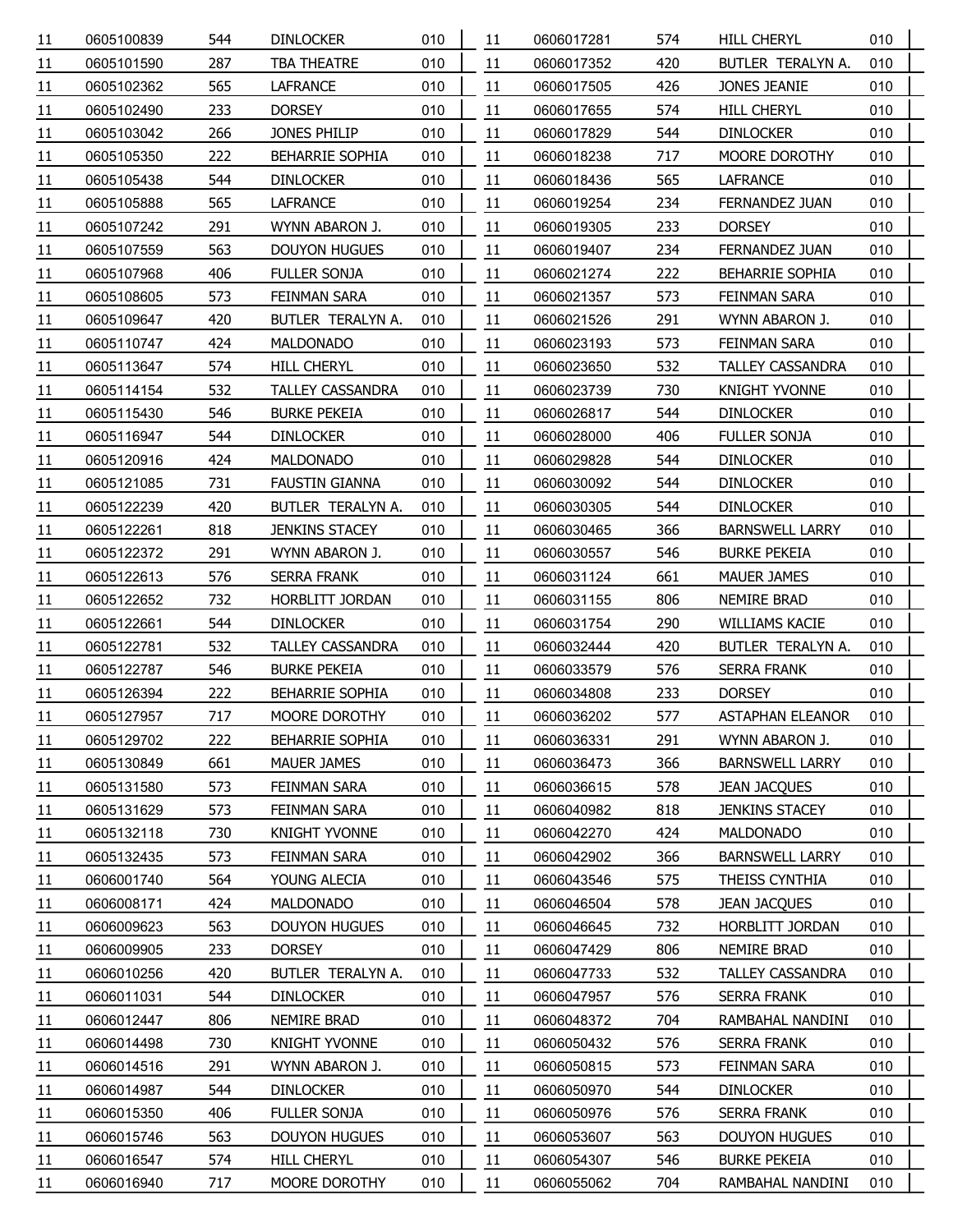| 11              | 0606055160 | 573 | FEINMAN SARA            | 010 | 11 | 0609033600 | 234 | FERNANDEZ JUAN          | 010 |
|-----------------|------------|-----|-------------------------|-----|----|------------|-----|-------------------------|-----|
| 11              | 0606061124 | 574 | <b>HILL CHERYL</b>      | 010 | 11 | 0609033890 | 544 | <b>DINLOCKER</b>        | 010 |
| 11              | 0606061809 | 576 | <b>SERRA FRANK</b>      | 010 | 11 | 0609050605 | 576 | <b>SERRA FRANK</b>      | 010 |
| 11              | 0606062589 | 563 | <b>DOUYON HUGUES</b>    | 010 | 11 | 0609050733 | 291 | WYNN ABARON J.          | 010 |
| 11              | 0606062634 | 424 | <b>MALDONADO</b>        | 010 | 11 | 0609064933 | 573 | FEINMAN SARA            | 010 |
| 11              | 0606062716 | 291 | WYNN ABARON J.          | 010 | 11 | 0609073397 | 406 | <b>FULLER SONJA</b>     | 010 |
| 11              | 0606064229 | 574 | <b>HILL CHERYL</b>      | 010 | 11 | 0609110346 | 565 | LAFRANCE                | 010 |
| 11              | 0606064329 | 424 | <b>MALDONADO</b>        | 010 | 11 | 0609111748 | 546 | <b>BURKE PEKEIA</b>     | 010 |
| 11              | 0606064423 | 546 | <b>BURKE PEKEIA</b>     | 010 | 11 | 0610030808 | 406 | FULLER SONJA            | 010 |
| 11              | 0606065241 | 730 | <b>KNIGHT YVONNE</b>    | 010 | 11 | 0610056542 | 574 | <b>HILL CHERYL</b>      | 010 |
| 11              | 0606065294 | 575 | THEISS CYNTHIA          | 010 | 11 | 0610079017 | 806 | NEMIRE BRAD             | 010 |
| 11              | 0606066755 | 424 | <b>MALDONADO</b>        | 010 | 11 | 0611028443 | 563 | <b>DOUYON HUGUES</b>    | 010 |
| 11              | 0606067632 | 573 | FEINMAN SARA            | 010 | 11 | 0611033988 | 717 | MOORE DOROTHY           | 010 |
| 11              | 0606068755 | 546 | <b>BURKE PEKEIA</b>     | 010 | 11 | 0611041883 | 577 | <b>ASTAPHAN ELEANOR</b> | 010 |
| 11              | 0606077621 | 576 | <b>SERRA FRANK</b>      | 010 | 11 | 0611063088 | 806 | NEMIRE BRAD             | 010 |
| 11              | 0606085176 | 717 | MOORE DOROTHY           | 010 | 11 | 0611110152 | 565 | <b>LAFRANCE</b>         | 010 |
| 11              | 0606101210 | 544 | <b>DINLOCKER</b>        | 010 | 11 | 0612013137 | 573 | FEINMAN SARA            | 010 |
| 11              | 0606114554 | 406 | <b>FULLER SONJA</b>     | 010 | 11 | 0612047534 | 573 | FEINMAN SARA            | 010 |
| 11              | 0606126487 | 544 | <b>DINLOCKER</b>        | 010 | 11 | 0612053238 | 532 | TALLEY CASSANDRA        | 010 |
| 11              | 0606132796 | 565 | <b>LAFRANCE</b>         | 010 | 11 | 0612078024 | 573 | FEINMAN SARA            | 010 |
| 11              | 0606153534 | 563 | <b>DOUYON HUGUES</b>    | 010 | 11 | 0612091599 | 222 | <b>BEHARRIE SOPHIA</b>  | 010 |
| 11              | 0607012768 | 291 | WYNN ABARON J.          | 010 | 11 | 0612100760 | 574 | <b>HILL CHERYL</b>      | 010 |
| 11              | 0607015831 | 420 | BUTLER TERALYN A.       | 010 | 11 | 0612106696 | 574 | <b>HILL CHERYL</b>      | 010 |
| 11              | 0607031047 | 574 | <b>HILL CHERYL</b>      | 010 | 11 | 0612114747 | 732 | HORBLITT JORDAN         | 010 |
| 11              | 0607033648 | 801 | <b>CALDER ROBERT</b>    | 010 | 11 | 0612116375 | 565 | LAFRANCE                | 010 |
| 11              | 0607034252 | 532 | <b>TALLEY CASSANDRA</b> | 010 | 11 | 0612135682 | 574 | <b>HILL CHERYL</b>      | 010 |
| 11              | 0607035615 | 574 | <b>HILL CHERYL</b>      | 010 | 11 | 0612135703 | 565 | LAFRANCE                | 010 |
| 11              | 0607044429 | 563 | <b>DOUYON HUGUES</b>    | 010 | 11 | 0613027556 | 573 | FEINMAN SARA            | 010 |
| 11              | 0607044885 | 563 | <b>DOUYON HUGUES</b>    | 010 | 11 | 0613033806 | 565 | <b>LAFRANCE</b>         | 010 |
| 11              | 0607051184 | 366 | <b>BARNSWELL LARRY</b>  | 010 | 11 | 0613043459 | 544 | <b>DINLOCKER</b>        | 010 |
| $\overline{11}$ | 0607081336 | 222 | BEHARRIE SOPHIA         | 010 | 11 | 0613052311 | 532 | <b>TALLEY CASSANDRA</b> | 010 |
| 11              | 0607130175 | 577 | <b>ASTAPHAN ELEANOR</b> | 010 | 11 | 0613054566 | 573 | FEINMAN SARA            | 010 |
| 11              | 0608018942 | 573 | FEINMAN SARA            | 010 | 11 | 0613058002 | 406 | FULLER SONJA            | 010 |
| 11              | 0608022397 | 420 | BUTLER TERALYN A.       | 010 | 11 | 0613058827 | 801 | <b>CALDER ROBERT</b>    | 010 |
| 11              | 0608028063 | 565 | <b>LAFRANCE</b>         | 010 | 11 | 0613059865 | 563 | <b>DOUYON HUGUES</b>    | 010 |
| 11              | 0608030204 | 406 | <b>FULLER SONJA</b>     | 010 | 11 | 0613070671 | 424 | <b>MALDONADO</b>        | 010 |
| 11              | 0608059234 | 532 | <b>TALLEY CASSANDRA</b> | 010 | 11 | 0613087962 | 291 | WYNN ABARON J.          | 010 |
| 11              | 0608069772 | 573 | FEINMAN SARA            | 010 | 11 | 0613092917 | 575 | THEISS CYNTHIA          | 010 |
| 11              | 0608075592 | 576 | SERRA FRANK             | 010 | 11 | 0613114736 | 546 | <b>BURKE PEKEIA</b>     | 010 |
| 11              | 0608087217 | 730 | <b>KNIGHT YVONNE</b>    | 010 | 11 | 0614035975 | 546 | <b>BURKE PEKEIA</b>     | 010 |
| 11              | 0608089508 | 574 | <b>HILL CHERYL</b>      | 010 | 11 | 0614038315 | 424 | MALDONADO               | 010 |
| 11              | 0608089515 | 291 | WYNN ABARON J.          | 010 | 11 | 0614053294 | 544 | <b>DINLOCKER</b>        | 010 |
| 11              | 0608089525 | 546 | <b>BURKE PEKEIA</b>     | 010 | 11 | 0614055114 | 532 | TALLEY CASSANDRA        | 010 |
| 11              | 0608094728 | 424 | <b>MALDONADO</b>        | 010 | 11 | 0614083667 | 576 | <b>SERRA FRANK</b>      | 010 |
| 11              | 0608100538 | 291 | WYNN ABARON J.          | 010 | 11 | 0614098692 | 563 | <b>DOUYON HUGUES</b>    | 010 |
| 11              | 0608101888 | 269 | JOSEPH CELESTIN         | 010 | 11 | 0614100215 | 730 | <b>KNIGHT YVONNE</b>    | 010 |
| 11              | 0608120247 | 291 | WYNN ABARON J.          | 010 | 11 | 0614109154 | 574 | <b>HILL CHERYL</b>      | 010 |
| 11              | 0608132576 | 532 | TALLEY CASSANDRA        | 010 | 11 | 0614116752 | 576 | <b>SERRA FRANK</b>      | 010 |
| 11              | 0609014237 | 406 | FULLER SONJA            | 010 | 11 | 0614126698 | 176 | <b>SZOKE STEVE</b>      | 010 |
| 11              | 0609022997 | 424 | <b>MALDONADO</b>        | 010 | 11 | 0614129215 | 426 | JONES JEANIE            | 010 |